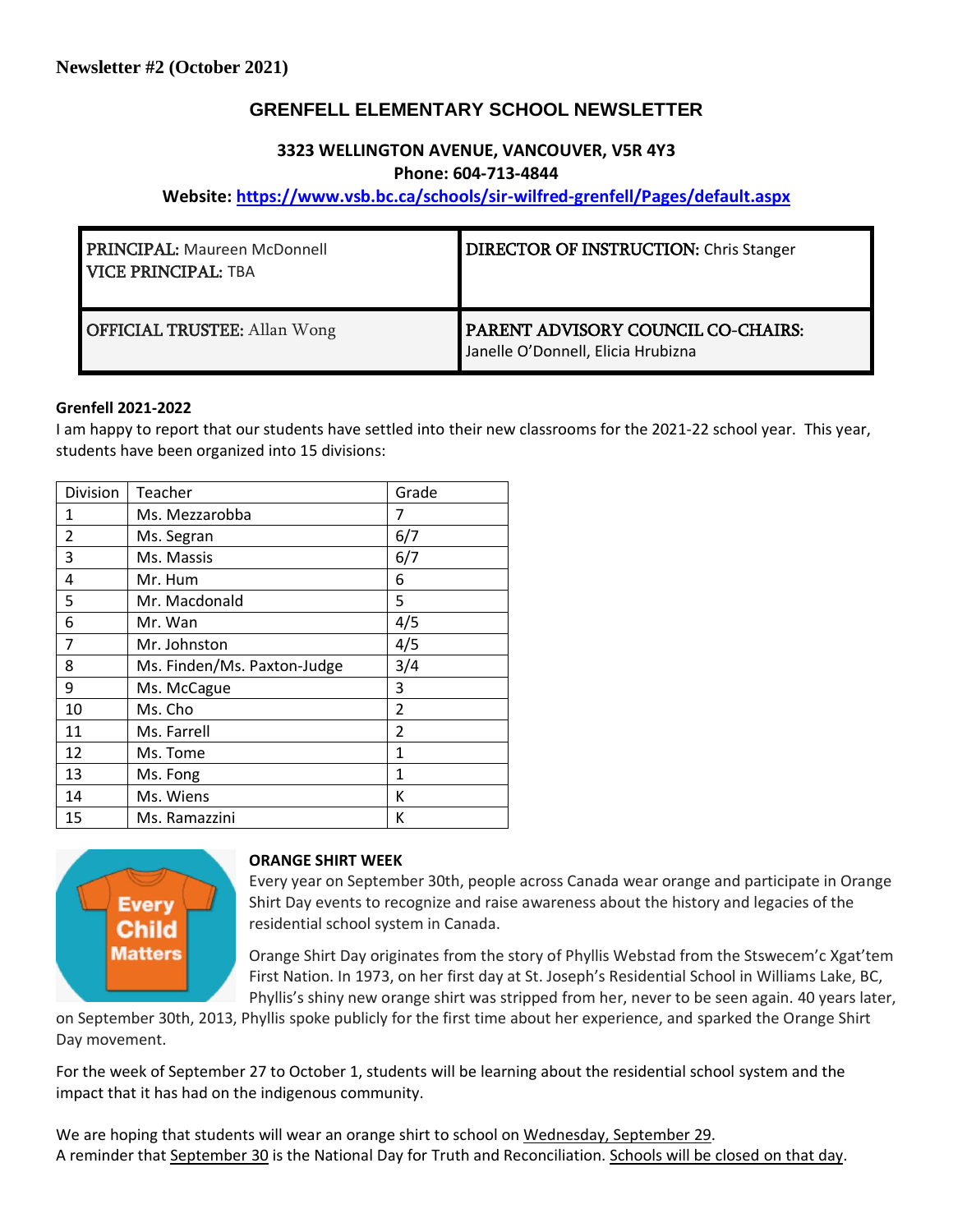

## **TERRY FOX RUN WEEK**

Grenfell students will participate in the annual Terry Fox Run during the week of Oct 4 to 8. Due to Covid, we will not run together as a school; instead, students will run with their buddy classes.

Kindergarten students will run inside the lower field. Students in Grade One to Three will run

one loop around the school (Wellington-Joyce-Price-Rupert). Intermediate students will run around the school two loops.

Families are encouraged to make a donation to the Terry Fox Foundation online.

To donate to Terry Fox Foundation:

Click on this link: <https://vsb.schoolcashonline.com/Fee/Details/1869/196/false/true> Select an amount.

Fund Destination: select **E-Sir Wilfred Grenfell**

Add To Cart then Continue.

Grenfell School will send all money received through Online Donation (by **October 31**) to the Terry Fox Foundation to support cancer research. Thank you for your support.



### **RAINY SEASON IS UPON US**

Students are reminded to dress appropriately for outdoor activities for recess and lunch. Rain gear is recommended on rainy days. As we would like to keep windows open whenever possible to keep the air circulating in the building, please have your child dress warmly so they can be comfortable in cooler room temperatures. Thank you for your support.



# **GREAT BC SHAKE OUT EARTHQUAKE DRILL**

We will be holding the first of two required annual earthquake drills to coincide with the *Great BC ShakeOut* on October 21, 2021. The schoolwide drill will include the following activities:

1. Drop-Cover-Hold On

Students will practice Drop-Cover-Hold on in the classroom

2. Evacuation of the school

All students will exit the school building and congregate on the lower field.

3. Student-Family Reunification

We would like to invite parents to help us practice Student-Family Reunification. Parents who are able to pick up their child at around 2:30 pm on October 21, please contact Ms. Conte [rconte@vsb.bc.ca](mailto:rconte@vsb.bc.ca) by October 8. Due to Covid, we would like to limit the number to maximum of 30 parents to participate in this drill.

## **FOUNDATION SKILLS ASSESSMENT (FSA)**

The Foundation Skills Assessment is an annual province-wide assessment of all B.C. students' academic skills in grades 4 and 7. This year the FSA will be administered from October 4 to November 12. More information will be shared with parents of Grade 4 and 7 students.

# **MINI SCHOOL INFORMATION FOR GRADE 7 STUDENTS AND PARENTS**

Grade 7 parents who are interested in learning more about our district's mini schools; please check the link below: [https://www.vsb.bc.ca/Student\\_Learning/Secondary/Mini\\_Schools/Pages/Default.aspx](https://www.vsb.bc.ca/Student_Learning/Secondary/Mini_Schools/Pages/Default.aspx)

Important Dates and Registration Requirements:

General Registry: Apply to the District Mini School General Registry between November 8, 2021-December 16, 2021 by 3:00 pm <https://govsb.ca/secondary-programs>

Complete Program Application Processes: Connect directly to each Mini School program site to submit required information and documentation.

Deadline: December 16, 2021 by 3:00 pm